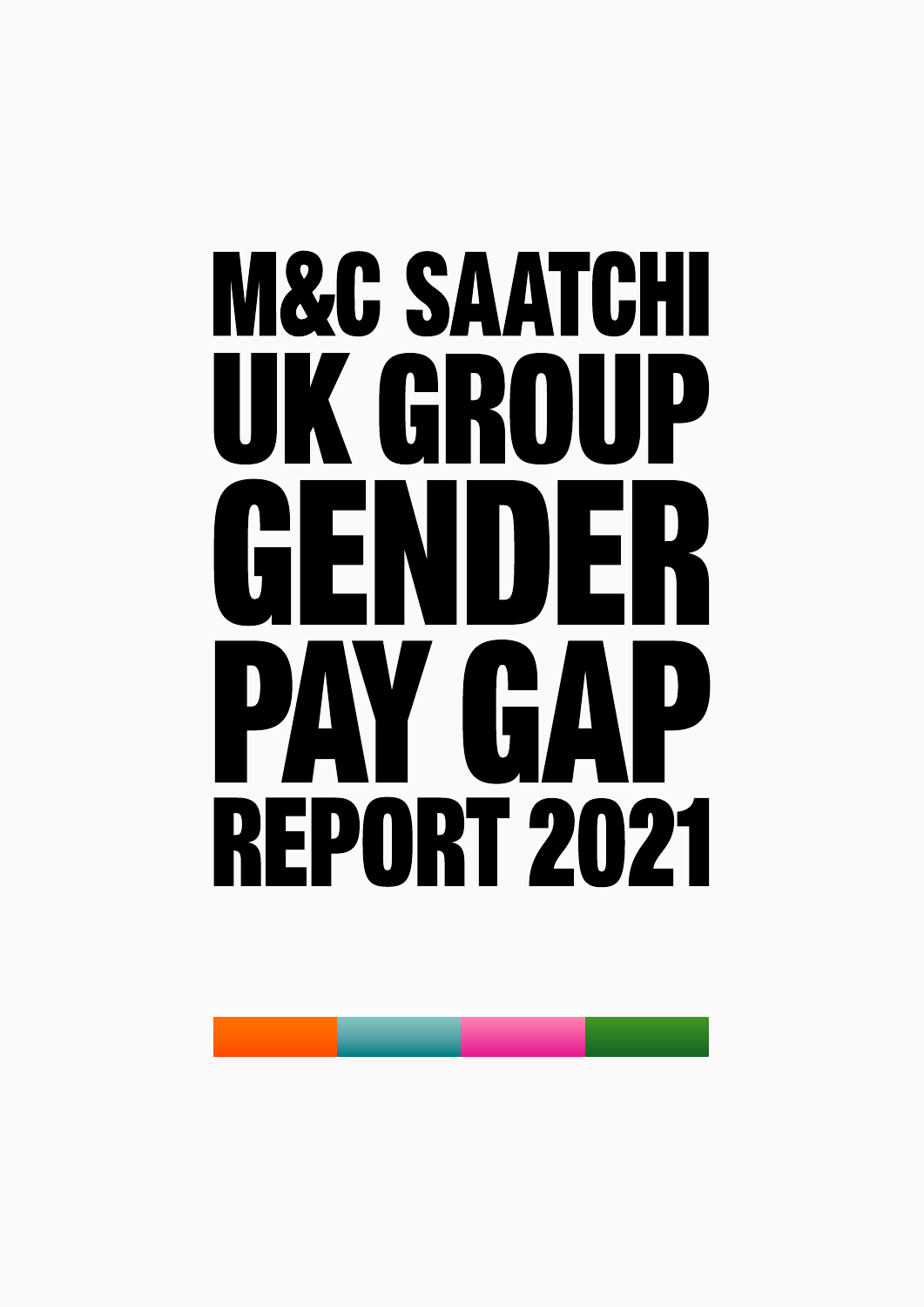## Gender pay gap report

This report shares our gender pay gap for 2021 – using snapshot data from 5th April 2021. As per previous years, we share data on all UK employees – including those in our UK businesses and those in global group roles, based in the UK.

Whilst we are pleased to observe an ongoing improvement in our gender pay gap, we recognise the gap is still significant and we have more work to do.

For the first time, we see an increase in the proportion of women in the upper pay quartile, and therefore our most senior positions. We are heartened by our progress in the right direction whilst also acknowledging that there continues to be a disproportionate number of men in the most senior roles in our organisation. We appreciate the complexities inherent in changing this, however, this is a challenge we are committed to tackling.

Together with our Global Chief People Officer, Executive Committee and Board, we will continue to implement our Diversity, Equity & Inclusion (DE&I) Strategy, placing it at the centre of our people plans, in order to create an inclusive and equitable work environment for female talent.

Recent appointments of a Global Head of DE&I and UK People Projects Lead will support this implementation by equipping us with the right specialist resource and expertise to maintain our pace of meaningful change. This investment and strategic focus underscores our operating principle that Diversity of Thought is a creative necessity, and we are committed

to doing all that it takes to support the progression of female talent within the group and addressing the gender pay gap over time.

Whilst we have committed to publishing our gender pay gap report since 2017, this year will mark the first year that any M&C Saatchi Group business meets the threshold for individual statutory reporting. M&C Saatchi World Services' gender pay gap data is reported within its own individual report, as well as being included in this overall report.

As a business, we have always believed transparency is key in enabling greater comparison, learning and meaningful change, and we welcome the opportunity to now report on one of our larger group businesses in more detail. We continue to honour our commitment to report on all smaller businesses that individually remain under the threshold for statutory reporting as part of this group report.

We confirm that the data and information presented in this report are accurate and meet the requirements of the UK Equality Act 2010 (Gender Pay Gap Information) Regulations 2017.

**Richard Thompson** UK Chairman**Charlie Glynn** UK People Director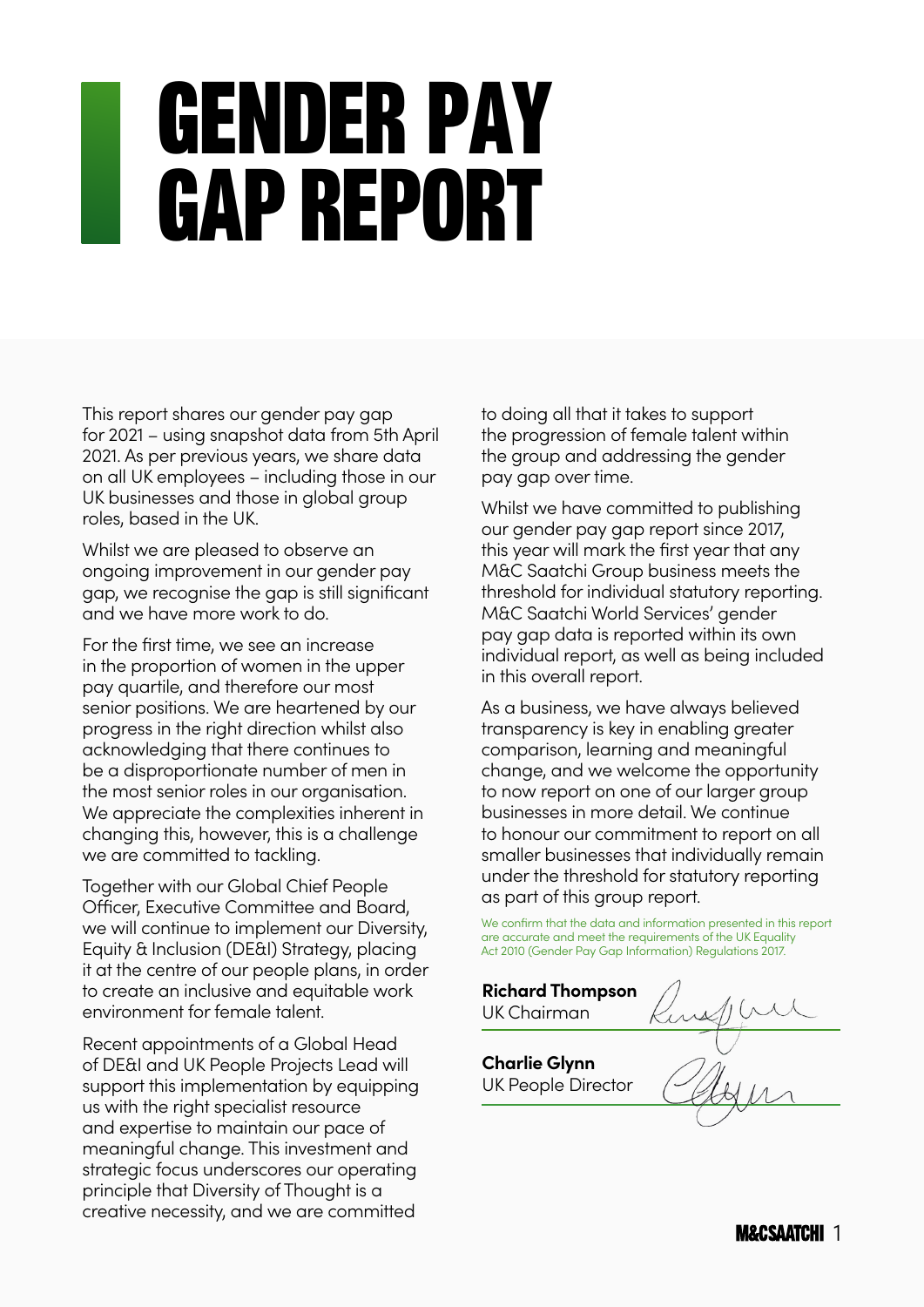#### Gender balance

As of the 5th April 2021 (the snapshot date), the proportion of female and male UK employees at M&C Saatchi Group is as follows.

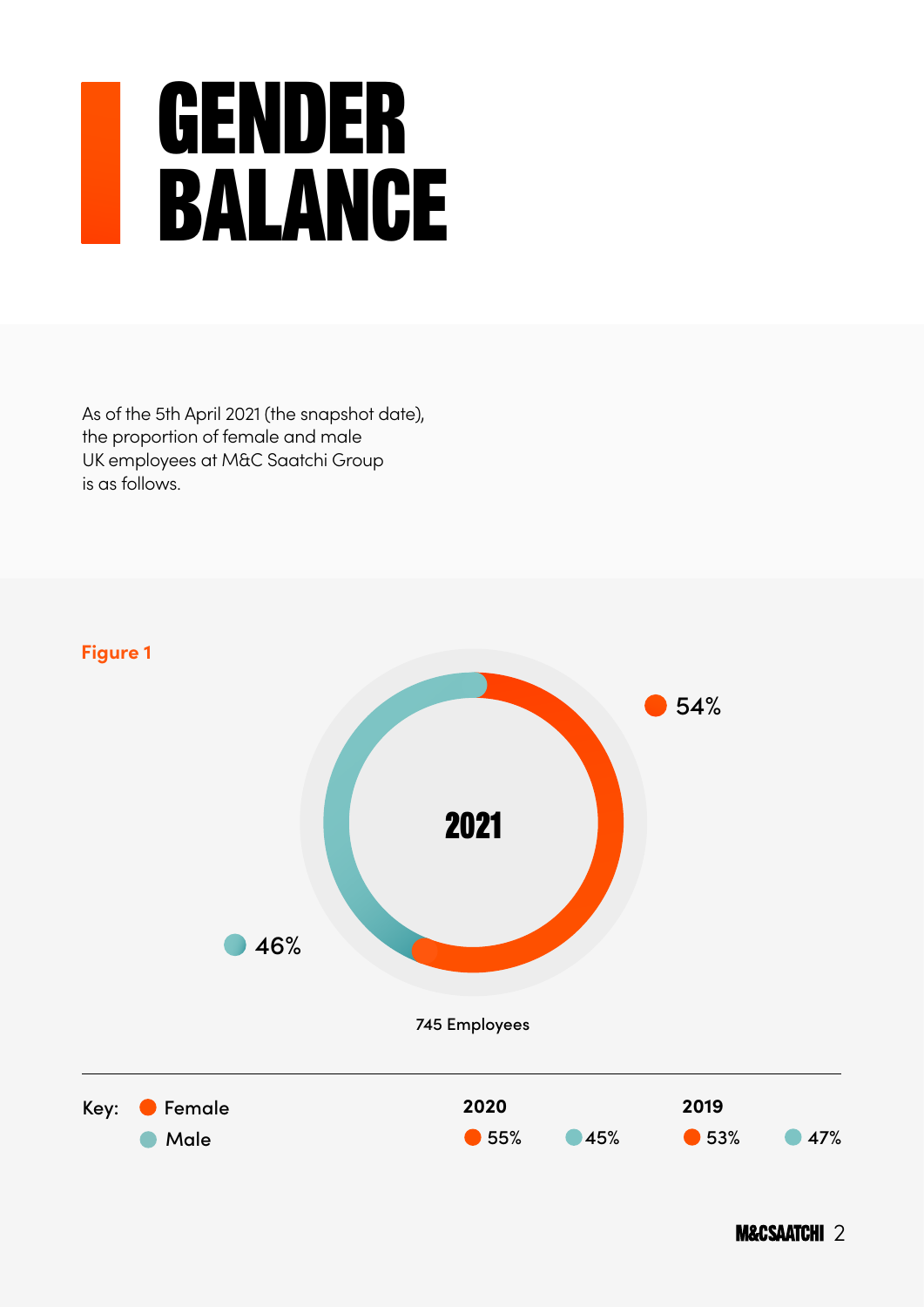### Genderpay gap

The gender pay gap shows the mean and median difference in hourly pay between all men and women employed in a business.

The mean pay gap highlights the difference in the average hourly rate of male and female pay.

The median pay gap highlights the difference between the midpoints in the range of male and female hourly pay.

This is not the same as equal pay, which is the legal requirement for all employees to be paid the same for doing the same or similar work.

In contrast, the gender pay gap looks at the average of hourly pay for male and female employees.

This report is based on the total full pay received by male and female UK employees**\*** during April 2021 (the relevant pay period).

Employees who were not in receipt of full pay have been excluded from the report as per the Government guidelines. These include employees in receipt of statutory maternity, paternity, adoption or shared parental leave pay, statutory sick pay, unpaid leave and Limited Liability partners. 21 employees were excluded in 2021**\*\***.

**\***Employees included in pay gap reporting for 2021 – 724 employees, 2020 – 608 employees, 2019 – 738 employees.

**\*\***Number of employees excluded for 2020 is 128 and 24 for 2019. The 2020 exclusions included employees on furlough leave under the Coronavirus job retention scheme and not topped up to their usual full pay.



#### **Figure 2**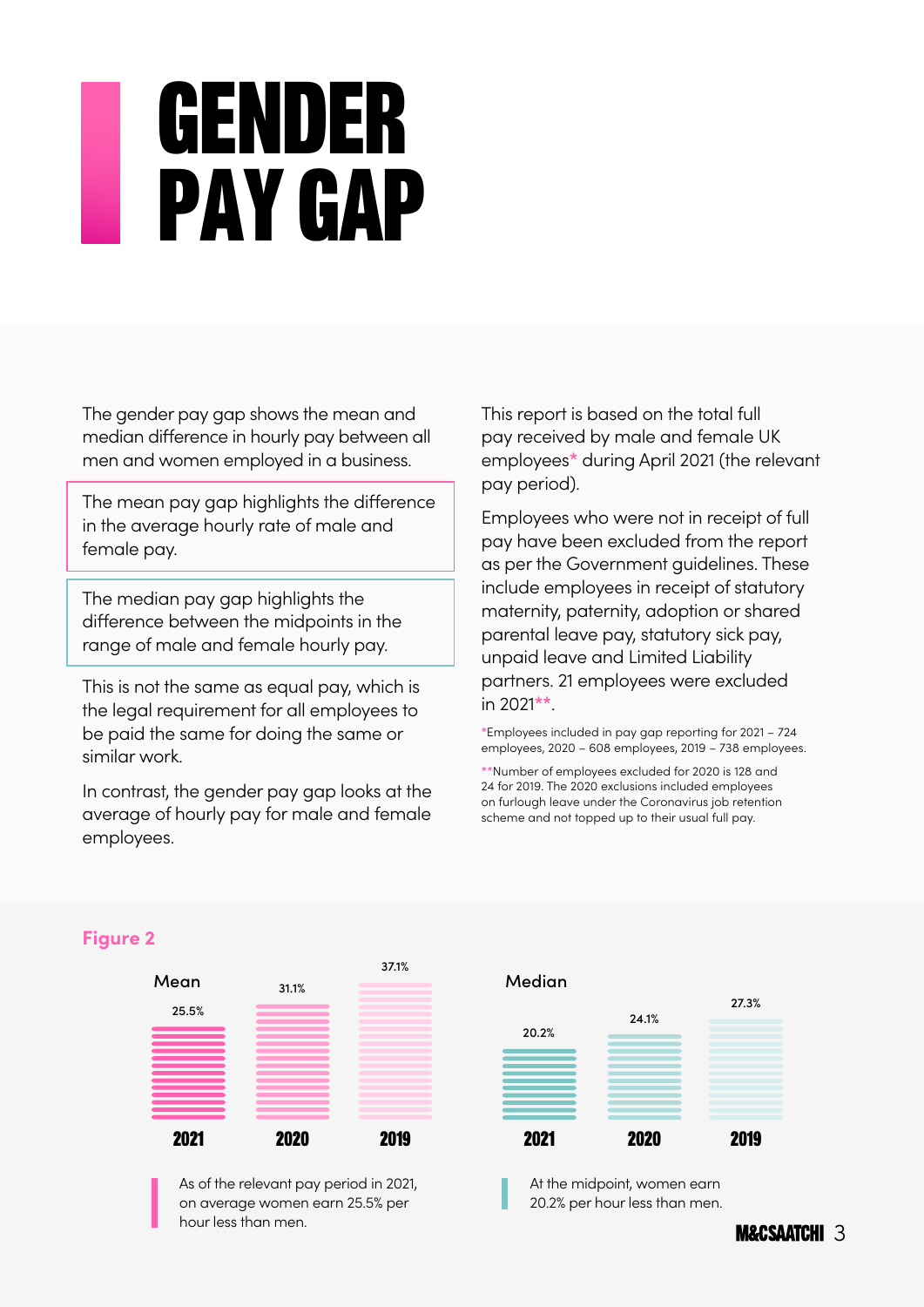## Pay QUARTILES

Pay quartiles show the proportion of men and women in different pay bands, with the workforce divided into four equal parts (quartiles). The pay quartiles are based on mean hourly pay as of the relevant pay period.

#### **Figure 3**



Key: Female Male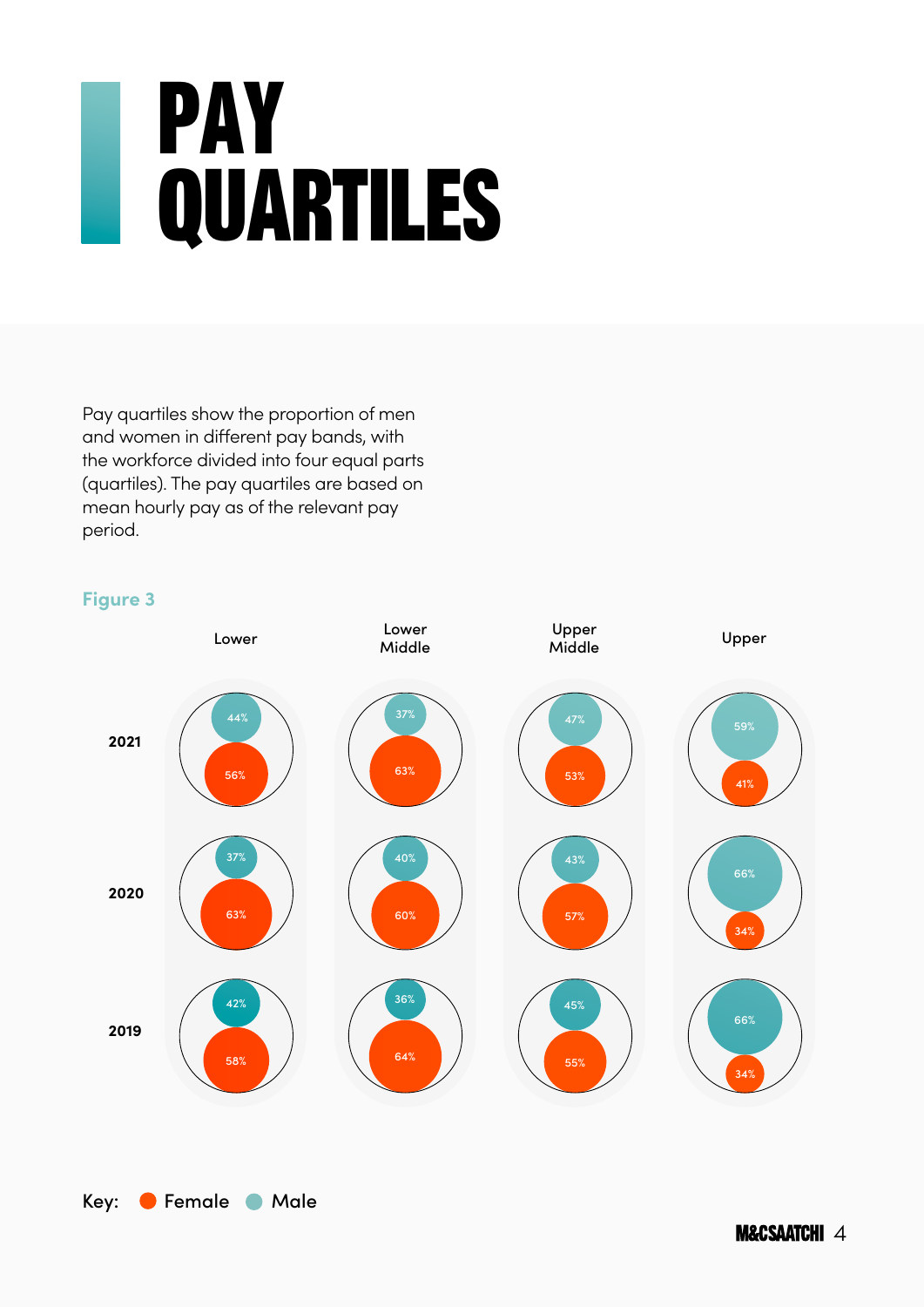## BONUS **PAY GAP**

This shows the mean and median difference in total bonus payments received by men and women in the 12 months preceding the relevant period.

The bonus gap information is based on the number of employees who received bonuses in 2021 which can be seen in Figure 5.

#### **Figure 4**



As of the relevant pay period in 2021, on average, women earn 78.2% less in bonus pay than men.



Median

At the midpoint, women earn 11.6% less in bonus payments than men.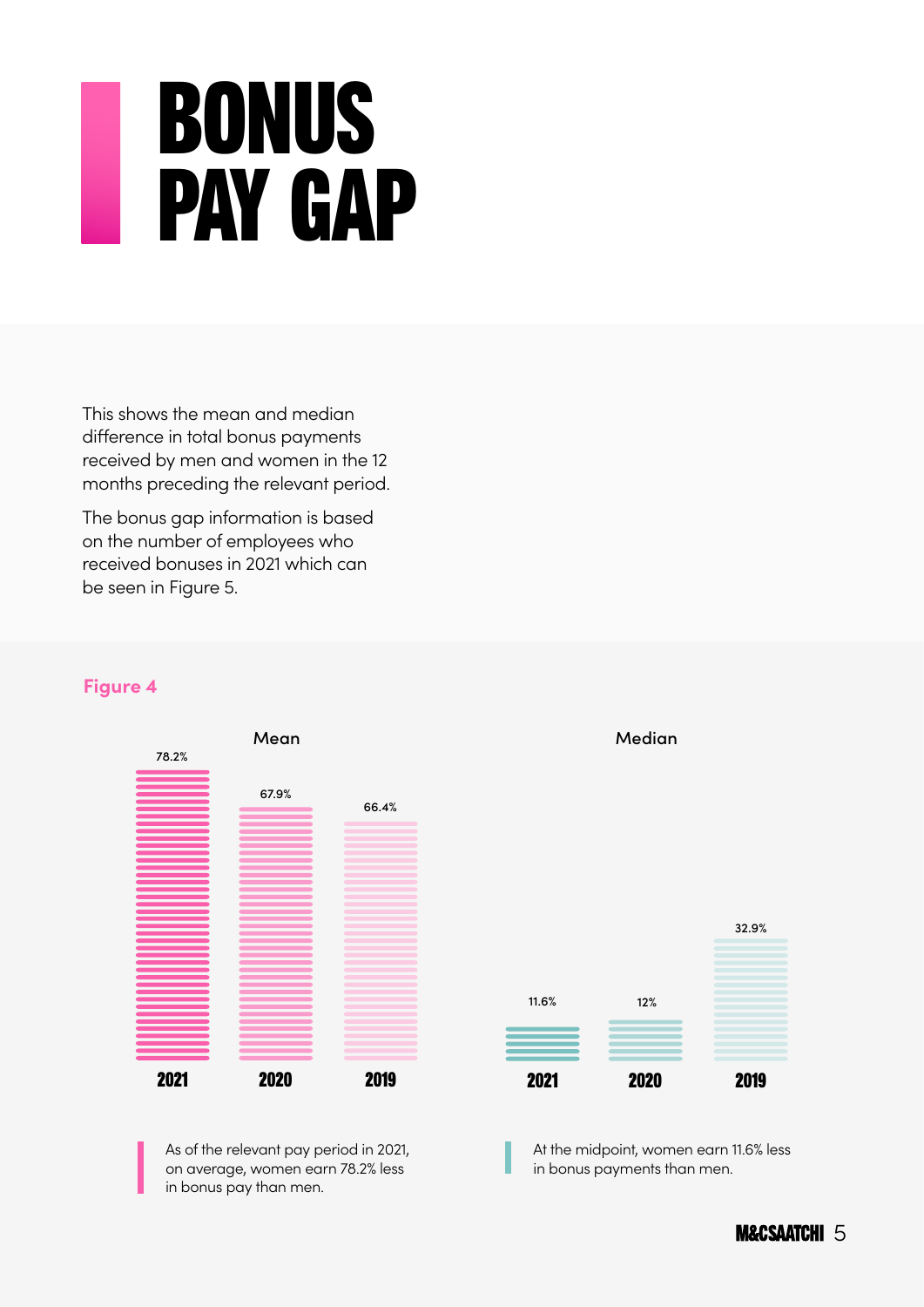## Proportion Receiving Bonus

The proportion of male and female UK employees**\*** who received a bonus in a 12-month period that preceded the relevant pay period is as follows:

**\***2021 – 234 Females, 190 Males, 2020 – 138 Females, 89 Males, 2019 – 150 Females, 106 Males.

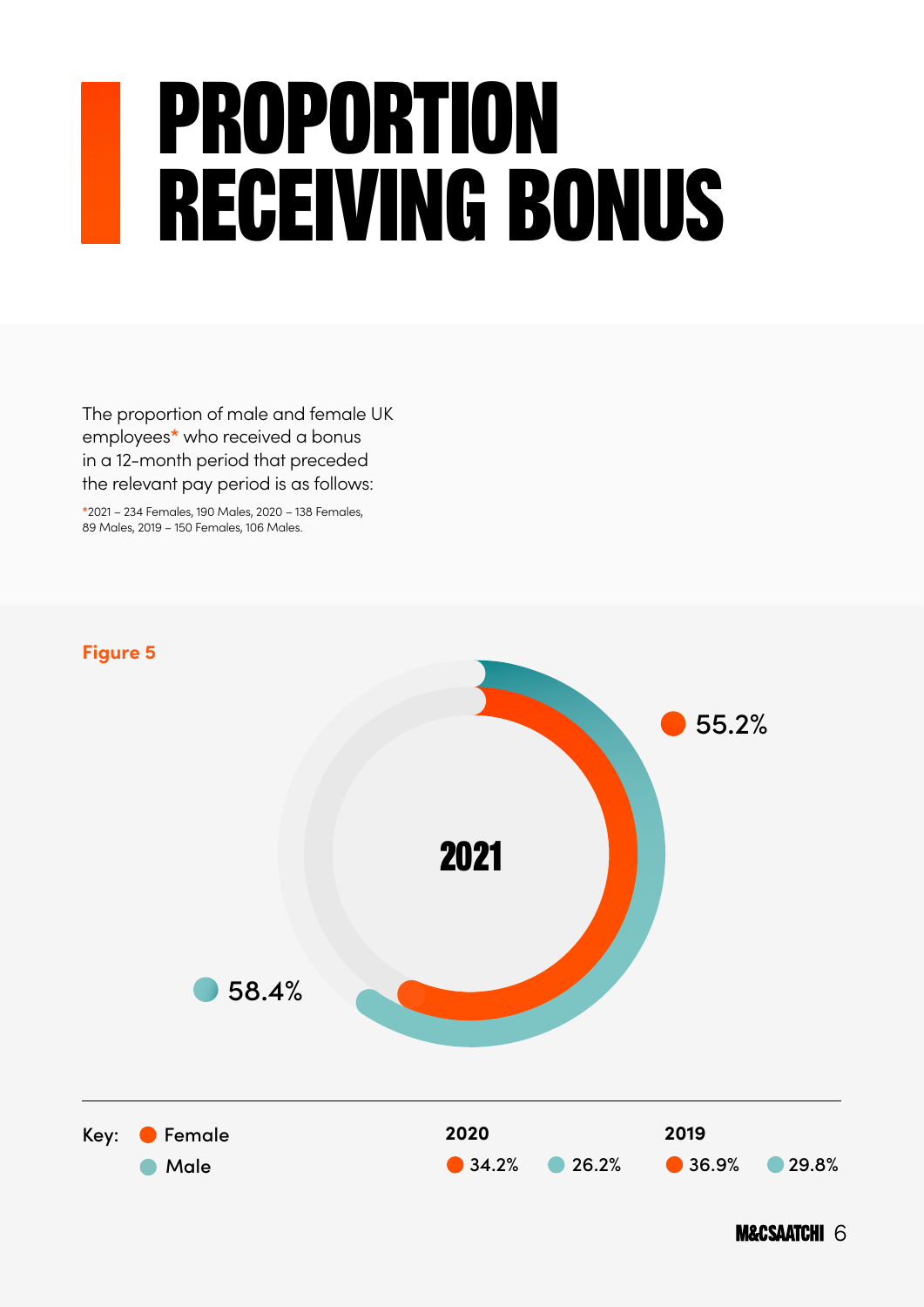## Understanding Our Pay Gap

We are heartened to observe ongoing progress in key areas for our UK Group. Our mean and median pay gaps for 2021 are at the lowest levels since we began reporting in 2017, continuing a downwards trend since 2019.

For the first time, we are pleased to see an increase in the proportion of women in the upper pay quartile from 34% to 41% (figure 3). This highlights a welcome increase in the proportion of women occupying our most senior positions.

We also note an increase in the proportion of women receiving a bonus from 36.9% in 2019 to 58.4% in 2021 (figure 5).

We acknowledge areas where no or insufficient progress has been made in the last 12 months, and in some cases where we have seen a step backward.

Whilst we have seen an increase in the proportion of women in the upper pay quartile, this proportion remains lower than the overall proportion of women in the business.

Furthermore, the mean bonus pay gap between men and women has increasedfrom 67.9% to 78.2% in the last 12 months which reflects the disproportionate number of men who occupy senior positions and have been awarded significant bonuses.

We are committed to stepping up our efforts around DE&I to address the persistent inequity that exists between men and women in the workplace and have commenced a comprehensive roadmap of targeted action focused around four pillars: Our People, Our Culture, Our Industry and Our Society.

As part of this, we will increase the number of women in senior positions by minimising any systematic or unconscious bias when promoting or hiring. We are also committed to reviewing remuneration practices to ensure a fair, consistent and transparent application of pay and bonus across the organisation.

We will evolve our strategy and roadmap over time and provide regular updates to our internal colleagues and externally on our progress.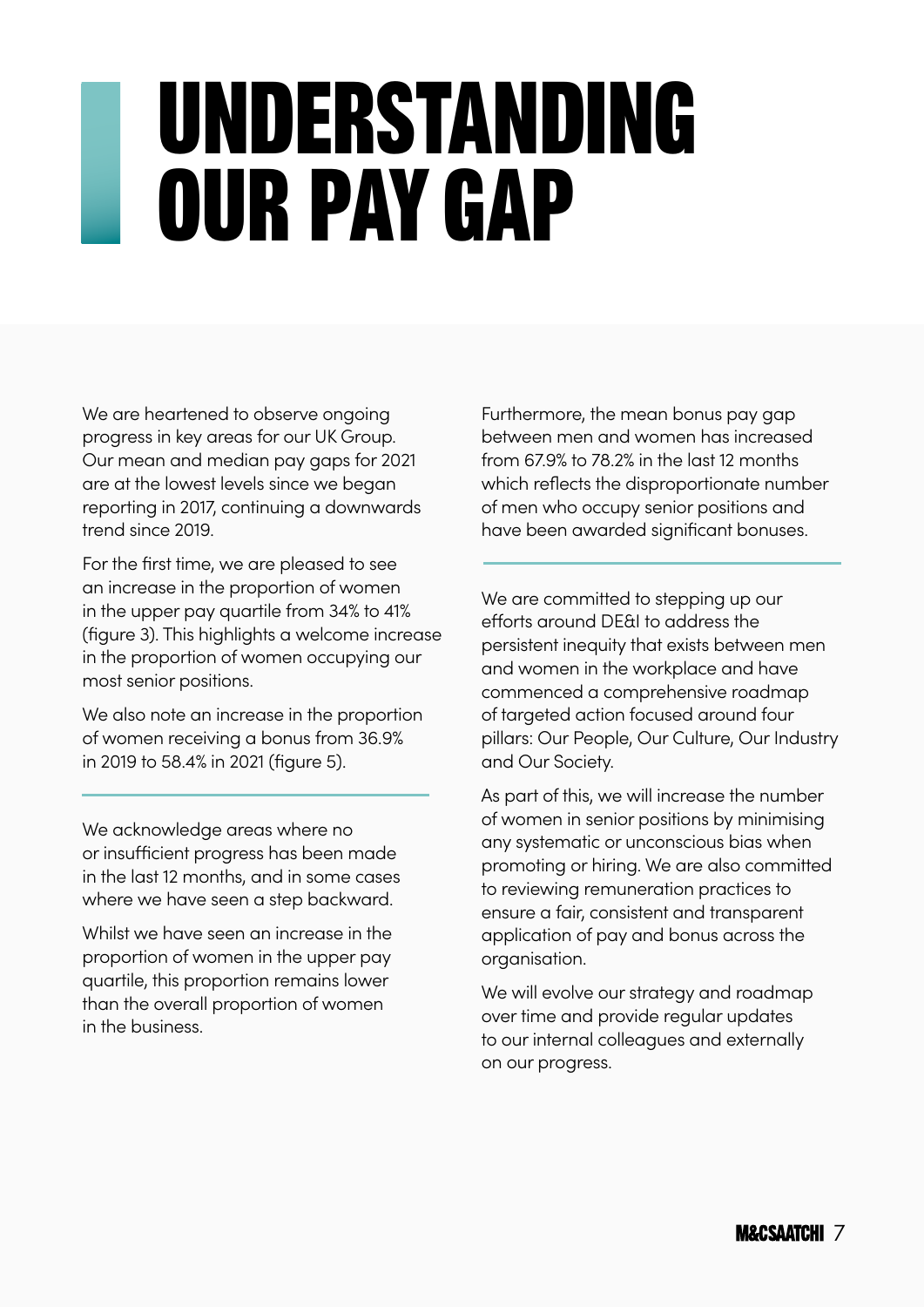## Actions Taken in 2021

We have sought to address gender representation and the gender pay gap with the following recent actions:

- Cocreating and delivering a leadership development journey for our CEOs to drive inclusive behaviours and foster an inclusive culture.
- **•** Delivering the Lived Experience Survey to better understand employees' experiences and perceptions on diversity, inclusion and discrimination to feed intoa targeted programme of DE&I activity.
- **•** Equipping our Employee Led Network CoChairs & DE&I Leaders with the confidence & tools to become change makers.
- Introducing the SHINE initiative to celebrate ethnic minority female and non-binary employees making a positive impact across the agency.
- Devising a UK Group DE&I strategy that fosters an inclusive environment and values difference with a roadmap of planned actions and interventions.
- Mandating diverse candidate shortlists for all senior roles.
- Inspiring employees through International Women's Day 2021 with spoken word poetry, panels on allyship, a personal brand workshop and charity initiatives.
- **•** Offering Domestic Abuse training for colleagues.
- **•** Encouraging allyship and exploring masculinity in the workplace through in-person workshops and panel discussions in partnership with Utopia.
- **•** Providing half-term entertainment, and primary carer and boundary setting workshops to support parents during the lockdown and help them transition to hybrid working.
- **•** Running 10x Let's Talk Series on topics including financial wellness, positive activism, intersectionality, self-promotion, mental resilience and hormones in the workplace.
- **•** Introducing the Connected Talent. Initiative to provide more internal career development opportunities.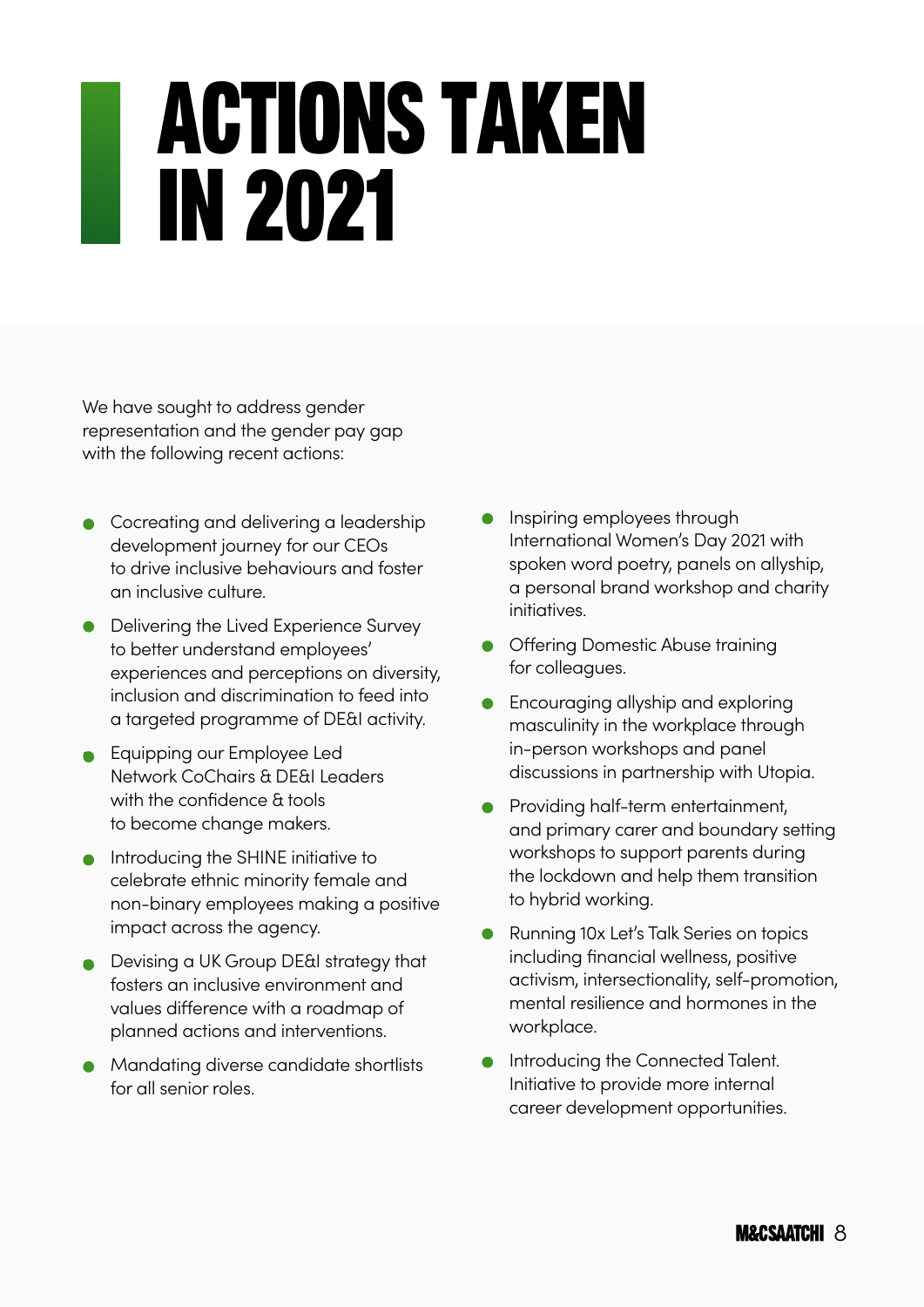## **GOING FORWARD**

Reducing our current pay gap remains a priority for us. We are committed to addressing our gender pay challenges by focusing on the following actions across our four strategic pillars.

#### **Our actions include:**

#### OUR PEOPLE

- **Launching targeted mentoring** and/or development schemes to remove the barriers to progression for under-represented groups.
- **Conducting an Equal pay review.**
- **Reviewing our internal promotion** and progression processes.
- **•** Reviewing our employee value proposition to ensure it is an enabler to attracting female talent to our organisation.

#### OUR INDUSTRY

- Reviewing all external partnerships to maximise our access to diverse talent pools.
- Reviewing the Open House application process to ensure there are no systematic barriers to women applying.

#### OUR CULTURE

- Conducting 360 reviews of our Senior Leaders against our Inclusive Leadership behaviours and leadership commitments to DE&I.
- **•** Delivering conscious inclusion training for all.
- **Introducing emergency care days,** launching the getting home-safely policy and celebrating International Women's Day 2022, in collaboration with our Employee Led Networks.

#### OUR SOCIETY

- Launching a checklist to ensure DE&I is considered as part of the creative and production process.
- Supporting under-represented groups through Saturday School and Mentor Black Business.